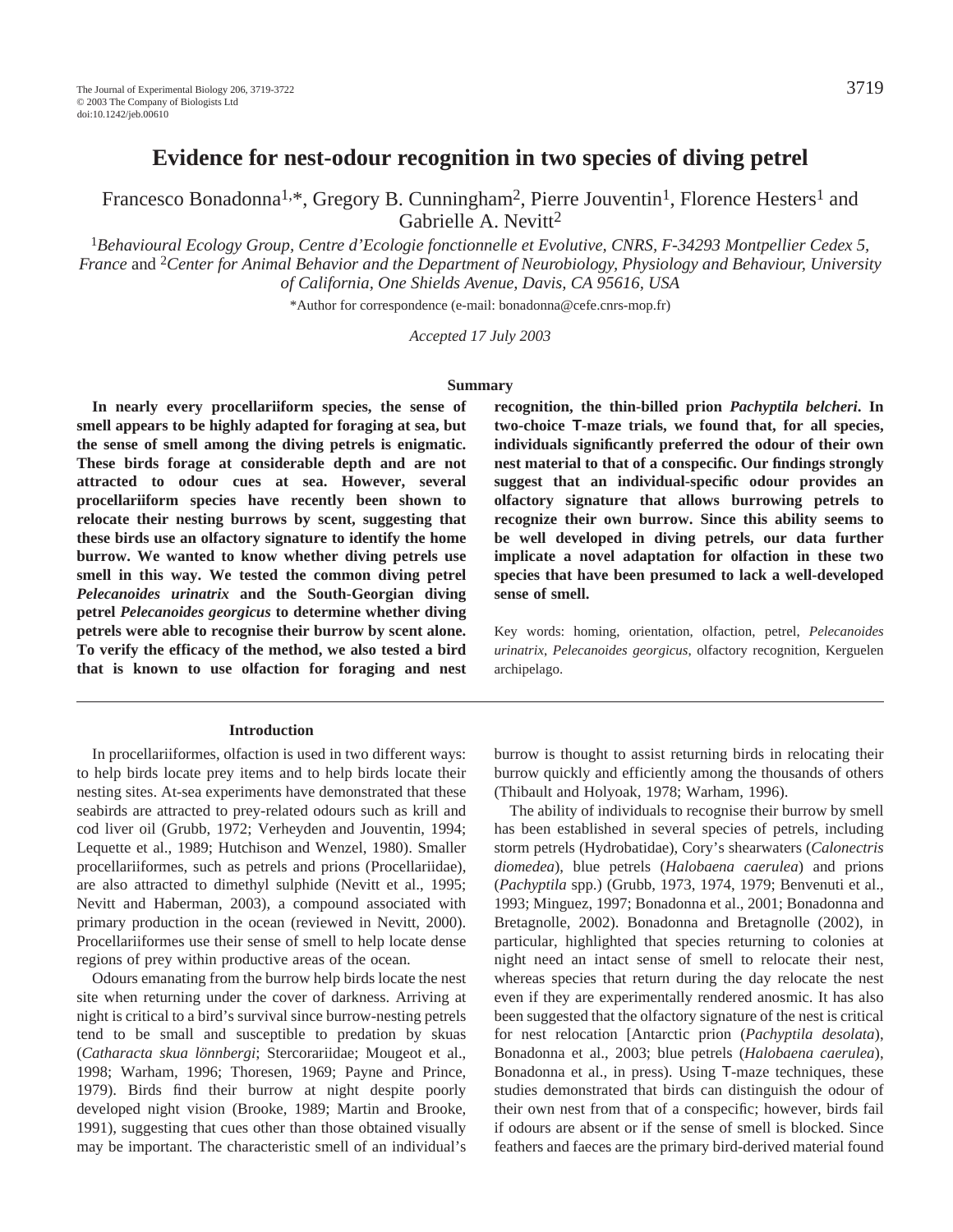

in the burrows, these results collectively suggest that birds recognise a burrow-specific odour for burrow recognition.

A group of burrow-nesting species that have not been studied with respect to nest recognition are the diving petrels (Pelecanoididae). Researchers have assumed that these birds have a poor sense of smell since they have relatively small olfactory bulbs compared with other procellariiformes (Bang and Cobb, 1968). Specifically, the relative olfactory bulb ratios of 18, South-Georgian diving petrels (*Pelecanoides georgicus*) and 23, common diving petrels (*Pelecanoides urinatrix*) were the smallest measured in the procellariiformes (Warham, 1996). Diving petrels also fail to recruit to prey-related odours at sea (Nevitt et al., 1995; Nevitt, 2000). Additionally, a recent study showed that 'sleeping' common diving petrel chicks do not respond to prey-related (dimethyl sulphide) and novel (phenyl ethyl alcohol) odourants, suggesting a lack of sensitivity to odourants, at least at an early age (Cunningham et al., 2003).

Our aim in the present study was to test the ability of two species of diving petrels to distinguish the odour of their own nest. An additional experiment on a species that uses olfaction both for foraging and for burrow locating was also performed for comparison.

#### **Materials and methods**

Tests took place during the birds' incubation period in the Kerguelen archipelago, southern Indian Ocean. We tested 22 common diving petrels (*Pelecanoides urinatrix* Gmelin) and eight thin-billed prions (*Pachyptila belcheri* Matthews) during December 2000 and January 2001 on Mayes Island (49°28′ S, 69°57′ E). 25 South-Georgian diving petrels (*Pelecanoides georgicus* Murphy and Harper) were tested in January and December 2002 on Verte Island (49°51′ S, 70°05′ E). The burrows of all species tested consist of an access gallery and an incubating chamber. Burrows were fitted with an access Fig. 1. Maze used to test thin-billed prions. In the case of common diving petrels, one arm of the maze was not connected directly to a burrow but contained nest material at the end. In the case of South-Georgian diving petrels, both arms of the maze were not connected to burrows and contained nest material at the end.

window over the incubating chamber to facilitate capture of the bird and inspection of the nest during the experiments. When access was not needed, or during testing, this access window was closed with a rock.

In both field seasons, the maze had the same design and consisted of a box with two flexible, expandable, corrugated pipes (10 cm diameter) that were separated from the central chamber by a removable divider (Fig. 1). The first  $20-30$  cm of the two pipes were placed perpendicular to the box wall to reduce a possible visual effect on the choice.

Birds were captured and kept in a cloth bag during the arrangement of the maze. The subject's burrow was randomly assigned to either the left or the right arm of the maze. After the maze was set up, the bird was put in the box. Five minutes later, the divider was removed. The test ended when the bird arrived at the end of one pipe or after 15 min if the bird did not choose. The choice was assessed by the noise of the bird walking in the corrugated pipe. The time elapsing between the removal of the divider and the bird's choice was recorded. The protocol and the maze employed during the two field seasons had small differences as follows.

### *Mayes Island: December 2000 and January 2001*

All the birds were tested while the mate was at sea to forage. The maze's central chamber was a cardboard box measuring  $20 \text{ cm} \times 40 \text{ cm} \times 20 \text{ cm}$ . In the case of thin-billed prions, one pipe was connected to the nest of the subject bird and the second pipe to the nest of a conspecific neighbour. The owner of the neighbouring nest was kept in a cloth bag far from the maze during the whole experiment. Consequently, both burrows were empty during the trial. In the case of common diving petrels, the second pipe was connected to a box containing material from another common diving petrel nest. This was necessary due to the difficulty of finding diving petrels' nests within a reasonable distance. The length of the two pipes was similar within each single trial and ranged between 50 cm and 130 cm depending on the position of the nests. Tests were performed in the night-time for prions and in the daytime for diving petrels. In the latter case, the apparatus was covered with a thin black blanket to keep the box and the pipes in the dark.

#### *Verte Island: January and December 2002*

All the birds were tested while the mate was at sea to forage. All tests took place at night. The maze's central chamber was a wooden box of 20 cm×47 cm×20 cm. The difficulty of finding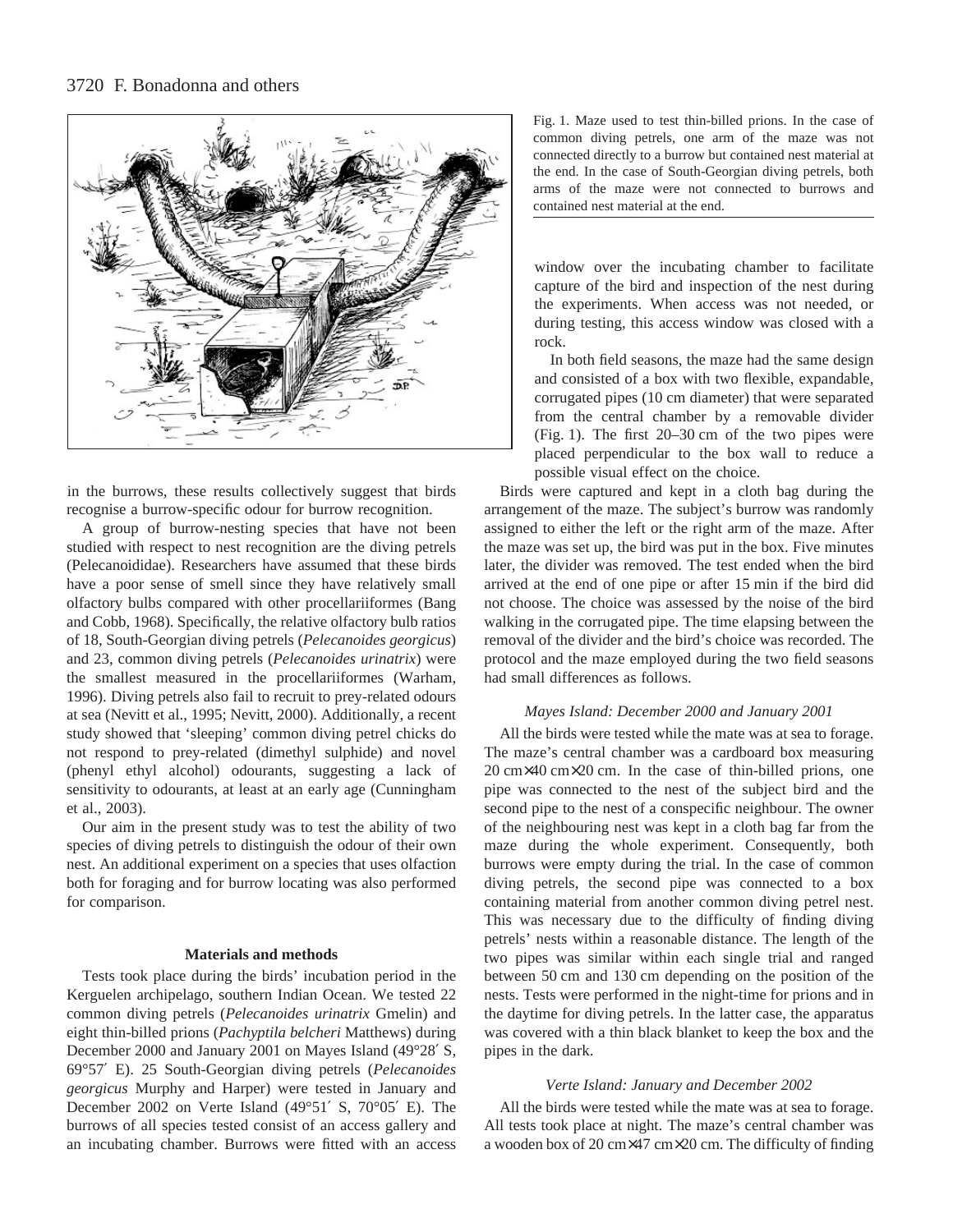|                                   | Maze's arm leading to |  |    |                                                   |                                                                   |
|-----------------------------------|-----------------------|--|----|---------------------------------------------------|-------------------------------------------------------------------|
| Species $(N)$                     | own odour             |  |    | neighbour's odour No-choice Binomial distribution | Choice delay time<br>$(\text{mean} \pm \text{s.D.}) (\text{min})$ |
| Common diving petrel (22)         |                       |  |    | $P = 0.0078$                                      | $8 + 2.7$                                                         |
| South-Georgian diving petrel (25) |                       |  | 12 | $P=0.011$                                         | $7 + 4.18$                                                        |
| Thin-billed prion (8)             |                       |  |    | $P=0.035$                                         | $13.6 \pm 11.14$                                                  |

Table 1. *Results from maze experiments on three petrel species*

South-Georgian diving petrels' nests within a reasonable distance obliged us to modify the experimental protocol for this species. All the experiments were performed at least 4 m from the tested bird's nest, and both 30 cm-length pipes were closed at the end with a metal dish containing nest material (from the tested bird and from a conspecific neighbour).

#### **Results**

Most of the tested diving petrels did not choose an arm of the maze (up to 60% of common diving petrels and up to 48% of South-Georgian diving petrels; Table 1), whereas all of the thin-billed prions did choose. Diving petrels that did not choose were inactive after removal of the divider, remaining immobile inside the main central chamber throughout the experiment. To compare frequencies of choices between the two species of diving petrels we considered three types of choice: own nest, neighbour's nest and no-choice. We found no significant differences in the frequencies of the three choices (likelihood ratio  $\chi^2$  test, *P*=0.15). When a choice was made, both species of diving petrel preferred the arm of the maze issuing odours from their own nest (binomial test, own nest *vs* neighbour's nest: South-Georgian diving petrels, *P*<0.05; common diving petrels, *P*<0.01). All the tested thinbilled prions preferred the maze's arm leading to their own burrow (binomial test, own nest *vs* neighbour's nest, *P*<0.05).

#### **Discussion**

These data suggest that two species of diving petrels are able to recognise the scent of the home burrow. Both common diving petrels and South-Georgian diving petrels significantly preferred the arm of the maze that contained nest material from their own burrow over material from a conspecific. This is the first experimental evidence demonstrating that at least two species of diving petrels have a functioning sense of smell. We also tested thin-billed prions, a species that is attracted to foodrelated odours (Nevitt et al., 1995) and uses olfaction in nest recognition (Bonadonna and Bretagnolle, 2002). Our results indicate that this species also uses odours to identify the home nest.

While a significant number of diving petrels were attracted to the scent of their particular nests, many failed to choose an arm of the maze. This failure to choose may reflect that diving petrels were more stressed by the manipulation than thin-billed prions. When placed in the maze, most diving petrels tended to huddle in a corner of the central chamber without moving,

whereas prions tended to always choose an arm. We have noted similar behaviours when walking in the colony at night. When startled, diving petrels tend to freeze while thin-billed prions and other larger burrowing petrels tend to run away (F. Bonadonna, personal observation). This behaviour may reflect different adaptations to avoid predation in colonies (Mougeot et al., 1998; Thoresen, 1969; Payne and Prince, 1979). Since diving petrels are darker in colour than thin-billed prions, they may be better hidden from skuas if they remain immobile. Thus, a tendency to freeze under stressful conditions may account for the differences recorded in the percentage of nochoice between diving petrels and other burrowing petrels that have been tested in this manner (Bonadonna et al., 2003, in press).

In terms of their natural history, diving petrels may be particularly well adapted to finding their nests using their sense of smell. Diving petrels commonly feed along the outer coasts of Kerguelen Island (Bocher et al., 2000) and return to the burrow for incubating shifts or to provision chicks. Arriving at the burrow involves first locating the specific island within the bay, then the general region of the island and then the specific burrow. A returning bird could use a variety of other cues to assist with finding the burrow. These include visual, auditory and spatial cues, such as knowledge of the local topography. Although we do not know how much a bird relies upon each of these sensory modalities, we believe that olfaction plays a large role at close proximity to the burrow. Once an adult lands on the ground, they are at high risk of predation and thus it is essential to find the burrow quickly. Because survival depends on finding the burrow, diving petrels probably do not use visual cues as the primary method to locate burrows. On Mayes and Verte Islands, where the present study was conducted, for example, diving petrel burrows are often located in areas that contain large amounts of the plant *Acaena magellanica* (Rosaceae). These plants blanket the ground and cover the entrance to many burrows (F. Bonadonna, personal observation). It is unlikely that diving petrels are able to locate these burrows using visual cues, particularly since birds return to the colonies at night. Behavioural and anatomical data further suggest that these birds have relatively poor night vision (Brooke, 1989). Indeed, researchers working in the colonies at night are often hit by flying diving petrels, suggesting that diving petrels may be blind to objects even as large as humans (F. Bonadonna, personal observation).

Alternatively, returning diving petrels could use acoustic information to locate burrows, but we believe this to be unlikely. Although diving petrels are vocal in their burrows at night, it is